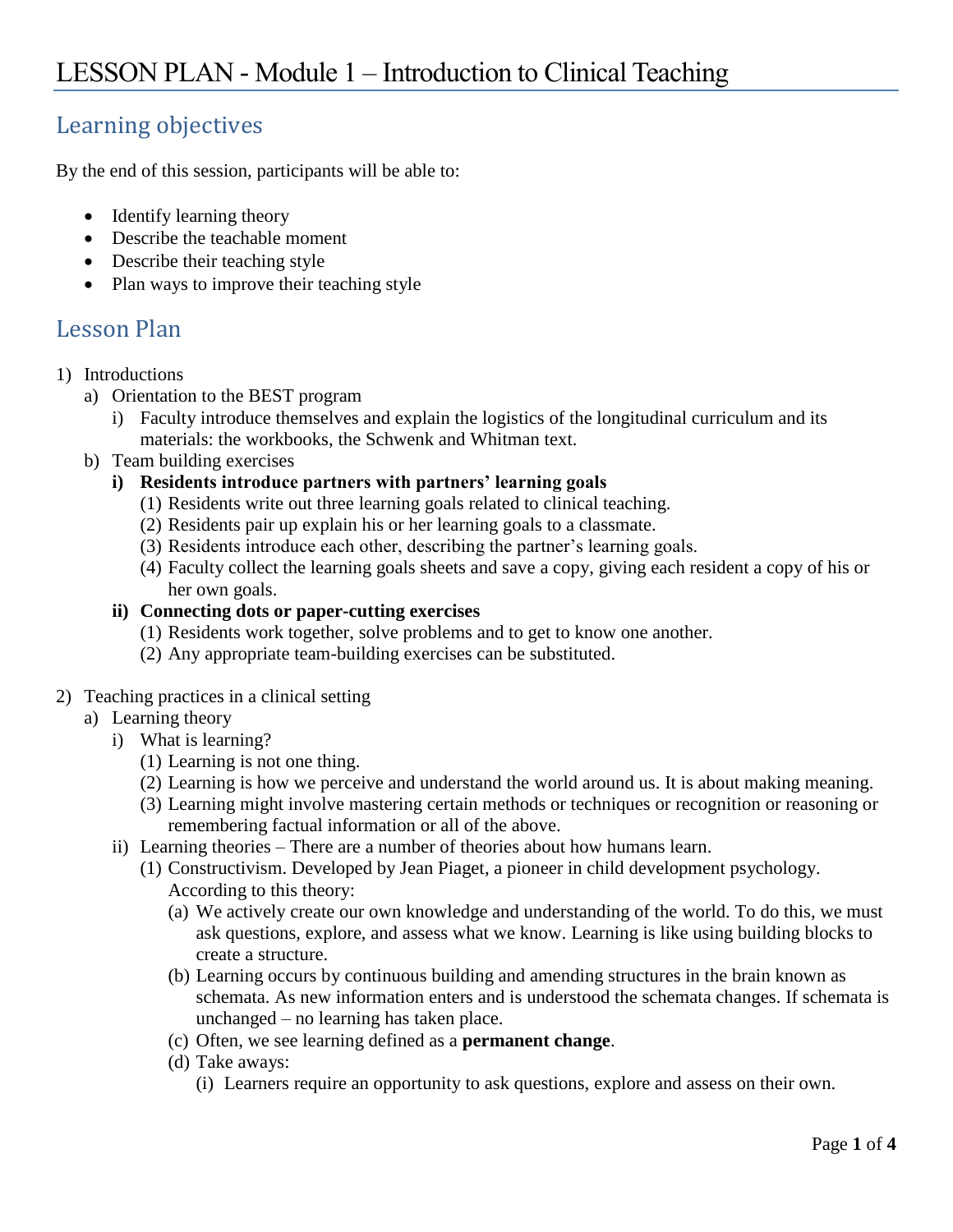- (ii) There is no such thing as "temporarily" learning something. If it isn't permanent, we didn't learn it.
- (iii) Learners are not a blank slate. When we teach, we are always dealing with existing understandings, however rudimentary or incorrect.
- (2) Social Learning Theory
	- (a) Proposed by Lev Vygotsky and the work of Albert Bandura. According to this theory:
		- (i) Social interaction plays a fundamental role in cognition.
		- (ii) The potential for cognitive development depends upon the "zone of proximal development." Skills that can be developed with peer collaboration exceed what can be attained alone.
			- 1. For example: When we learn our first language we do not begin by studying it. We learn by being in proximal range of others speaking that language.
		- (iii) Most human behavior is learned observationally through modeling. It involves 1) Attention; 2) Retention; 3) Motor reproduction; and 4) Motivation. Since it involves attention, memory and motivation this theory encompasses both cognitive and behavioral frameworks.
			- 1. Where we see a lot of research using social learning theory is in the area of aggression. When children see someone else act out aggressively, they are more likely to do so themselves.
			- 2. Another area built on social learning theory is TV commercials. If we see that drinking a particular brand of beer will make us more popular, we may vary our behavior and start drinking that brand. (or so the theory goes.)
	- (b) Take aways:
		- (i) Learning doesn't take place in a vacuum.
		- (ii) Social and cultural context play a role in learning.
- (3) Behavioral Learning is introduced in the 1970's.
	- (a) In behavioral theory, learning is defined as a permanent change in observable behavior.
	- (b) Behavior learning theory is used to train animals by rewarding specific small behaviors that lead towards the desired goal. Using this method, a dolphin in a show at SeaWorld, might be taught to perform complex behaviors.
	- (c) Objectives The idea of learning objectives is introduced as part of this movement. Sometimes called learning outcomes today, the idea behind learning objectives was that we should be able to evaluate learning by assessing things we can observe. A behavioral learning objective might be something like:
		- (i) By the end of this lesson students will be able to identify the three main causes of  $\dots$
		- (ii) We can observe this through a simple multiple choice test. If the student can pick out the three main causes of whatever from that test, we can "observe" that they met the objective.
	- (d) Another result of behavioral learning theory is student evaluations of teaching.
		- (i) The validity of these ratings continues to be a subject of great controversy within the education community. Some studies have upheld their validity, and other studies have seen evidence of gender and racial bias.
		- (ii) There is a strong correlation between student evaluations and grades, suggesting to some that students give higher evaluations to "easy" graders.
		- (iii)One recent study showed that evaluations did not correlate with student learning. Faculty who had students who did better on objective measures of learning, such as standard assessments and performance in subsequent math courses, did not receive higher evaluations.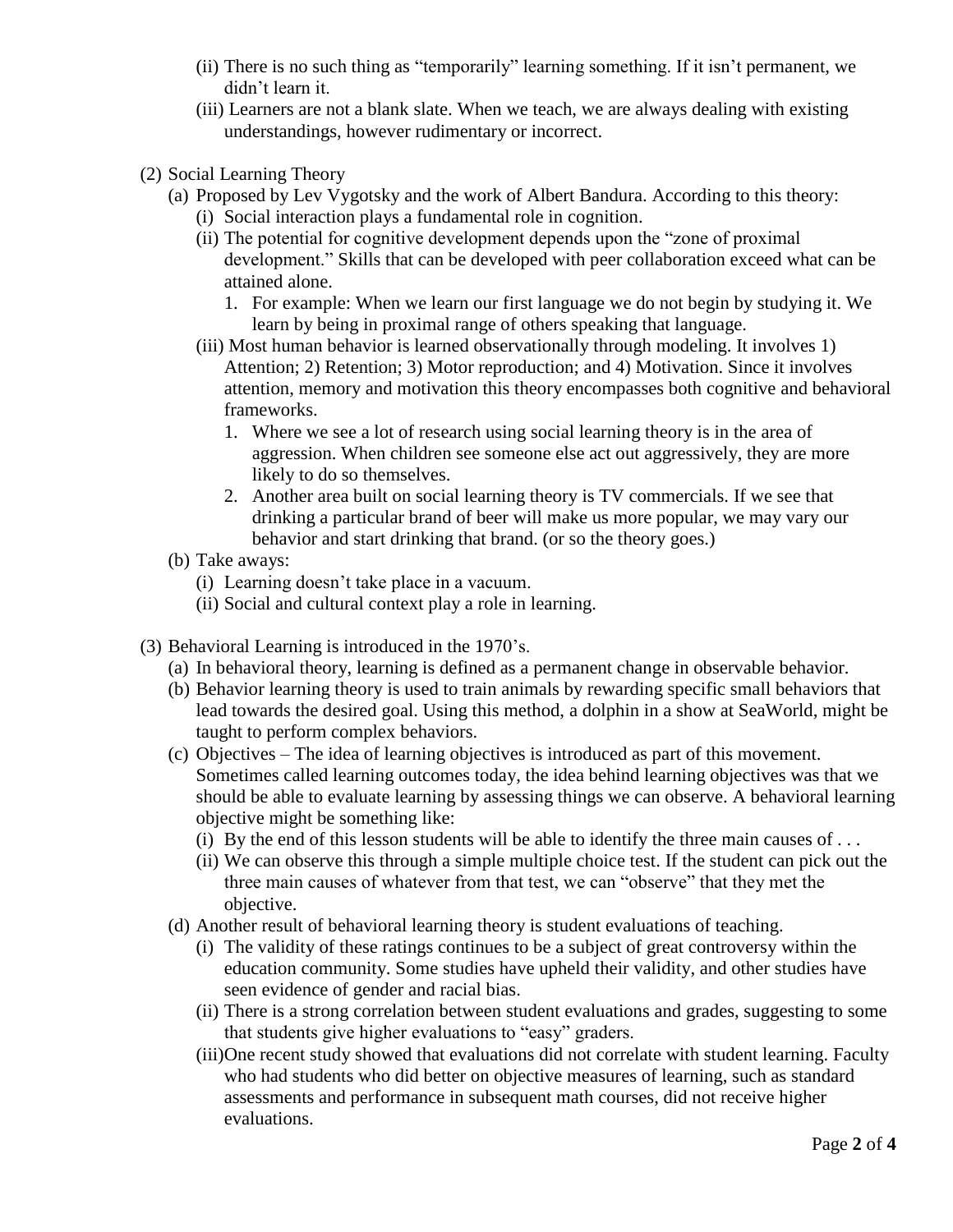- (4) In the 1980's cognitive learning theories were introduced
	- (a) Teaching strategies focused on helping learners "encode" new knowledge within existing conceptual frameworks.
	- (b) Teachers seek to promote a "learning culture" among students.
	- (c) Role modeling becomes particularly important in professional training.
- (5) Adult Learning Theory aka andragogy
	- (a) Proposed by Malcolm Knowles, an adult educator. According to this theory:
		- (i) As a person matures he or she becomes **more self-directed**
		- (ii) Adults have **accumulated experiences** that can be a rich resource for learning
		- (iii) Adults become ready to learn when they experience a **need to know** something
		- (iv) Adults tend to be less subject centered than children; they are increasingly **problem centered**
		- (v) For adults the most potent **motivators are internal**
	- (b) Take aways:
		- (i) Adult learners bring a lifetime of experience to the learning environment.
		- (ii) Adult learners are motivated by an internal need to know and are self-directed.
		- (iii) As educators we have to show the *relevance* of what we are teaching.
- (6) Experiential learning or hands-on learning. Proponents are David A. Kolb and Peter Senge. This theory is based on the work of John Dewey, Jean Piaget and others. According to this theory:
	- (a) In order to gain knowledge from experience, the leaner needs four abilities:
		- (i) The learner must be **willing** to be actively involved in the experience
		- (ii) The learner must be able to **reflect** on the experience
		- (iii)The learner must possess and use analytical skills to **conceptualize** the experience
		- (iv)The learner must possess **decision making and problem solving skills** in order to use the new ideas gained from the experience.
	- (b) Examples: internships, job-shadowing, project based learning, etc.
	- (c) Reflection is a key part of experiential learning as it turns experience into learning.
	- (d) Take aways:
		- (i) Experience without reflection does not result in learning.
		- (ii) The learner has to be a willing participant in the experience for it to be fully effective.
- (7) Surface vs. deep learning
	- (a) How would you explain to someone the difference between something you learned that is very surface and something where you have learned it deeply? What's the difference?
	- (b) Surface learning = students simply want to complete the task or memorize information.
		- (i) Rote learning is a typical surface approach.
		- (ii) Students use this style of learning when they see the task as *externally imposed*. I.e., I have to learn this to pass the test, but I don't really care about it.
		- (iii) Facts are learned without any kind of meaningful framework or ability to integrate with existing knowledge.
	- (c) Deep learning = student has intent to understand and seek meaning.
		- (i) Learner will critically evaluate incoming information.
		- (ii) Key is intentionality.
		- (iii) Evidence shows that educators who take a student-centered approach (rather than a content-centered) to teaching and learning encourage students towards a deep learning approach.